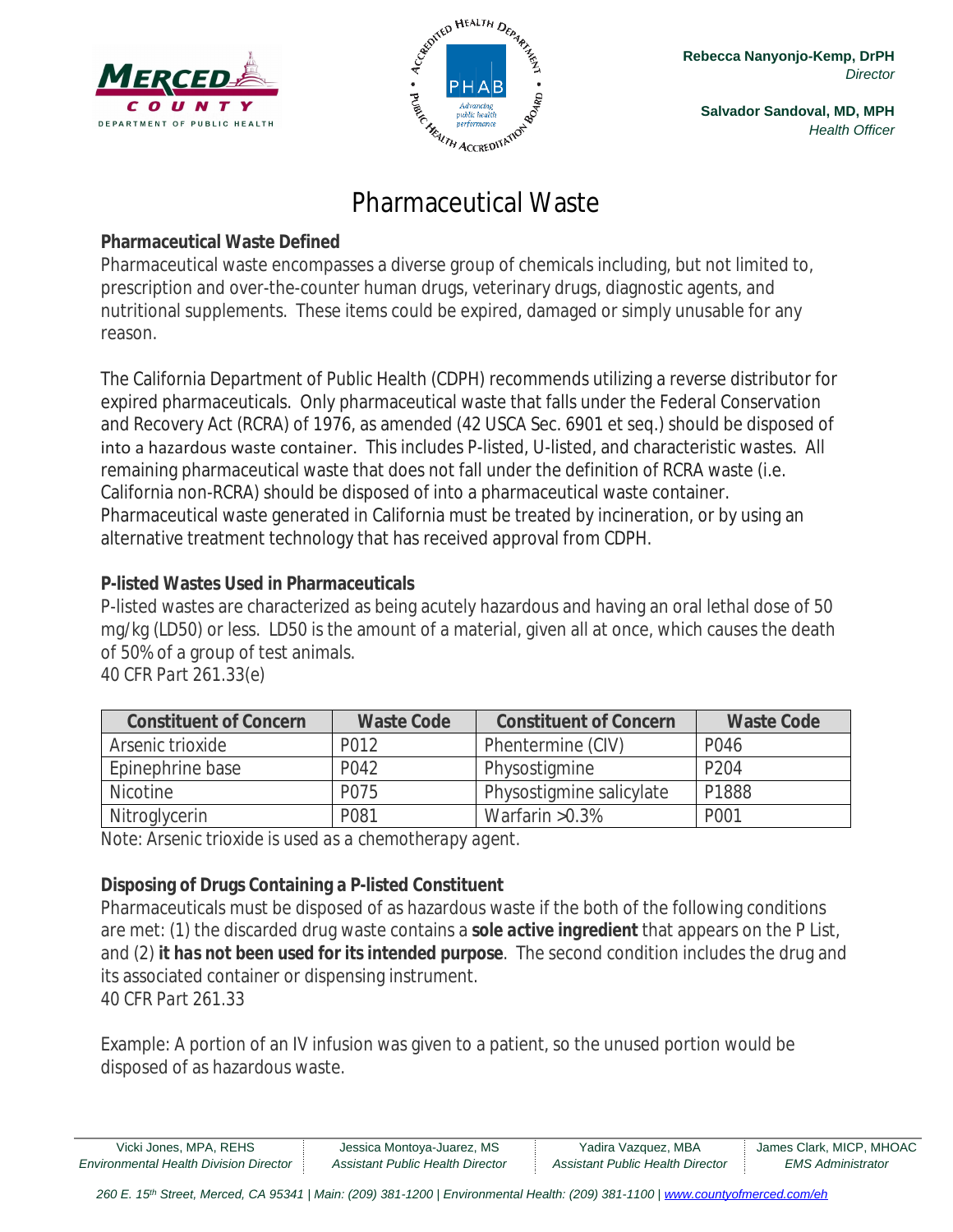#### **Single Exception – Epinephrine**

After giving a proper dose of epinephrine, any remaining residue or excess is considered to have been used for its intended use.

#### **U-listed Wastes Used in Pharmaceuticals**

Pharmaceuticals containing one or more of these constituents must be disposed of as hazardous waste, as the two conditions listed for P-listed wastes also apply to U-listed wastes. *40 CFR Part 261.33(f)*

| <b>Constituent of Concern</b> | <b>Waste Code</b> | <b>Constituent of Concern</b> | <b>Waste Code</b> |
|-------------------------------|-------------------|-------------------------------|-------------------|
| Chloral hydrate (CIV)         | U034              | Paraldehyde (CIV)             | U182              |
| Chlorambucil                  | U035              | Phenol                        | U188              |
| Cyclophosphamide              | U058              | Reserpine                     | U200              |
| Daunomycin                    | U059              | Resorcinol                    | U201              |
| Dichlorodifluoromethane       | U075              | Saccharin                     | U202              |
| Diethylstilbestrol            | U089              | Selenium Sulfide              | U205              |
| Hexachlorophene               | U132              | Steptozotocin                 | U206              |
| Lindane                       | U129              | Trichloromonofluoromethane    | U121              |
| Melphalan                     | U150              | Uracil mustard                | U237              |
| Mercury                       | U151              | Warfarin <0.3%                | U248              |
| Mitomycin C                   | U010              |                               |                   |

*Note: Chlorambucil, Cyclophosphamide, Daunomycin, Diethylstilbestrol, Melphalan, Mitomycin C, Steptozotocin, and Uracil mustard are used as chemotherapy agents.*

## **Characteristic Hazardous Waste**

A waste is considered hazardous under RCRA if it possesses at least one of the following measurable properties or characteristics:

1. **Ignitability (D001)** - waste presents a fire hazard under routine storage, disposal, and transportation or is capable of exacerbating a fire once it has started

| <b>Ignitable Properties</b>  |         | <b>Resources</b>          |            | <b>Ignitable Drug Formulations</b> |
|------------------------------|---------|---------------------------|------------|------------------------------------|
| Aqueous drug formulations    | $\circ$ | Safety Data Sheets (SDS)  | $\circ$    | Erythromycin Gel 2%                |
| contain 24% of more alcohol  | $\circ$ | Common pharmacy           | $\bigcirc$ | <b>Texacort Solution 1%</b>        |
| by volume and has a          |         | references such as Facts  | $\circ$    | <b>Taxol Injection</b>             |
| flashpoint of less than 140  |         | and Comparisons or their  |            |                                    |
| degrees Fahrenheit (60       |         | on-line database, E-Facts |            |                                    |
| degrees Celsius).            |         |                           |            |                                    |
| Non-aqueous liquid           | $\circ$ | Safety Data Sheets (SDS)  | $\Omega$   | Flexible collodion used as         |
| formulations containing less | $\circ$ | Standard laboratory test  |            | a base in wart removers            |
| than 24% alcohol, with a     |         | procedure for measuring   |            | is not an aqueous                  |
| flashpoint of less than 140  |         | flashpoint                |            | solution and has a                 |
| degrees Fahrenheit (60       |         |                           |            | flashpoint of 45 degrees           |
| degrees Celsius).            |         |                           |            | Celsius                            |
| Oxidizers or materials that  | $\circ$ | 40 CFR 264 Appendix V     | $\bigcap$  | Bulk chemicals found in            |